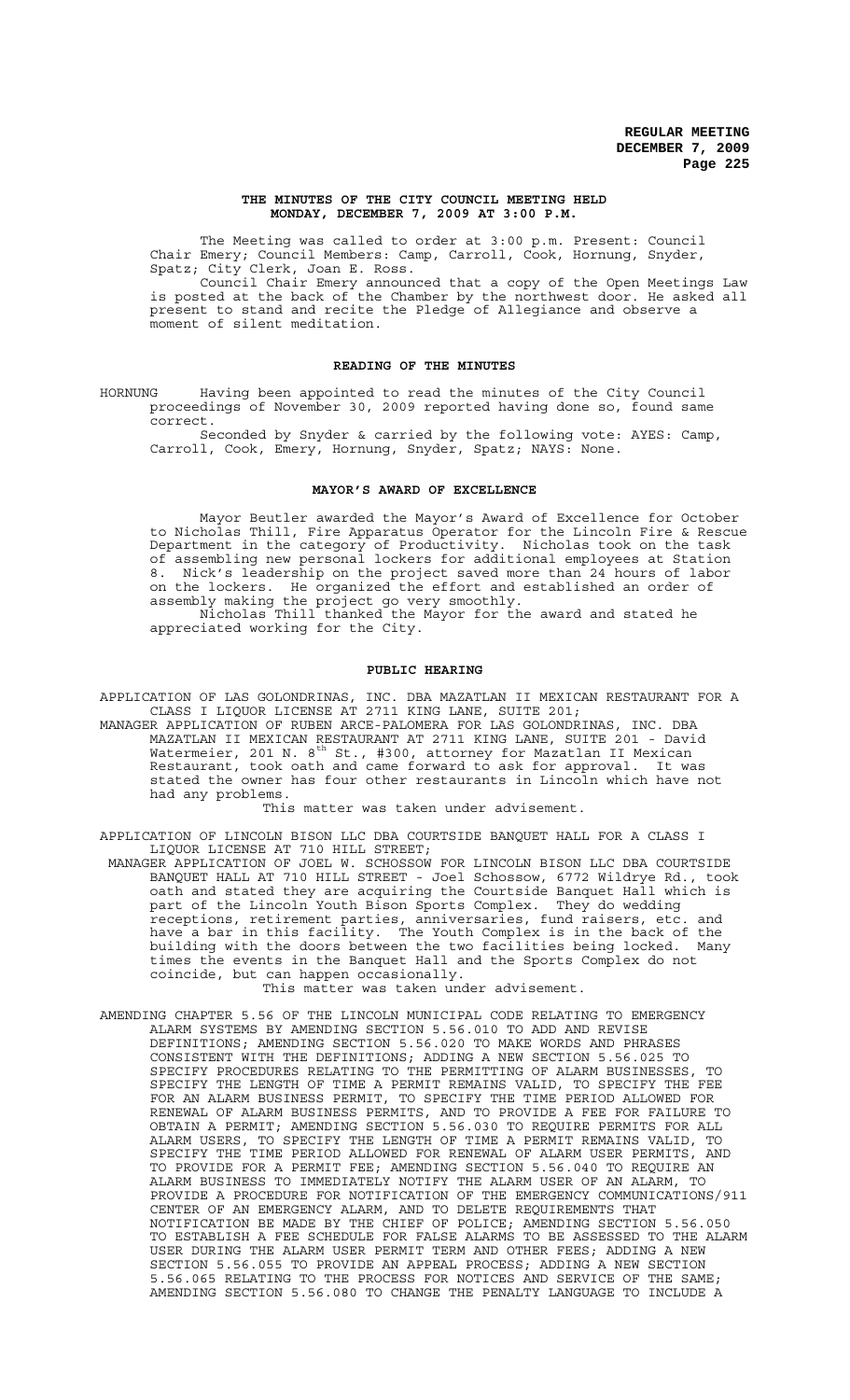\$50-\$500 FINE FOR VIOLATION OF SECTION 5.56.020; AND ADDING A NEW SECTION 5.56.090 TO ESTABLISH A SEVERABILITY SECTION FOR CHAPTER 5.56 - John Spatz, Council Person, stated this Ordinance is due to the many false alarms which is draining the City's resources when the Police Department responds to an alarm that is not valid. There will be an appeal process before the Alarm Review Board to be appointed by the Mayor.

Tom Casady, Lincoln Police Chief, came forward in support of this ordinance. He stated two officers respond to each alarm. This year there were 83 false alarms more than once at different addresses. One business had 23. There have been a total of 2,972 alarms for this year. 1/3 are employee error and many are from the alarm system not being installed correctly. Boulder, Colorado and Fremont, California have fewer false alarms than Nebraska.

Richard Slama, 4930 Larkwood Rd., came forward in opposition to the permit fee and the resident user false alarm fee portion of the ordinance.

Paul Haith, 2010 S. 80<sup>th</sup> Street, Alarm Coordinator for a couple communities around Omaha, stated there is a \$25.00 annual registration fee for alarm users and is \$0 for the first false alarm, \$100 for the second and \$250 for all subsequent ones in these communities. In the last year there has been maybe only two second false alarms. The police notify him then he in turn writes a letter informing them they had a false alarm and ask them to check with their alarm company for any maintenance that may need to be done. There is an appeal process.

Coby Mach, LIBA, came forward in support of this ordinance. Andre Mick, LIBA, was available for questions as well. It was suggested that a Lincoln Firefighter be added to the Alarm Review Board. LIBA is suggesting there be a system of no fee whatsoever for the first 10 alarms during the two year period. Then 11 thru 19 false alarms would be \$100 and over 20 false alarms would be \$250 per incident. They are not opposed to the \$100 registration fee.

Danny Walker, 427 "E" Street, stated the company who installs the alarm system needs to be held responsible for faulty alarm systems.

Don Nielsen, NECO Security, 2900 S. 70<sup>th</sup> Street, suggested a licensing procedure be implemented for alarm companies who install and maintain commercial and residential alarm systems. He mentioned on page 10, line 9 it should say alarm user permit instead of alarm business permit. The registration number of the user must be on file when an alarm report is made to the 911 Center. On page 13, line 7 he thinks there should be a provision for more than 90 days for notification to existing users. On page 14, line 19 the subsection should be 5.56. He feels the \$100 user fee every two years is too high. The idea of the alarm company taking care of the paperwork on behalf of the user in the billing process would be a good idea.

Michael Meridith, President of the Nebraska Alarm Association and President of SEI Security Equipment, recommends the licensing for installers should be done at the State level not the City level. The ordinance states that every alarm company should make a verified call to the client before they dispatch the police. It is recommended there should be an enhanced call verification which means you make two calls before dispatching the police. This is mandatory in Omaha. This matter was taken under advisement.

APPROVING AN AGREEMENT BETWEEN THE CITY OF LINCOLN, THE STATE OF NEBRASKA DEPARTMENT OF ROADS, AND BNSF RAILWAY COMPANY REGARDING THE CLOSURE OF PUBLIC RAILROAD CROSSINGS LOCATED AT 2ND AND J STREETS AND 3RD AND J STREETS - Chad Blahak, Public Works & Utilities, stated this resolution simply allows the City to enter into an agreement to accept the reimbursement for some of the Quiet Zone projects from the State and from the Railroad Transportation Safety District. Danny Walker, 427 "E" Street, came forward in opposition to the

closing of the  $2^{nd}$  and  $3^{rd}$  Street railroad crossing. This matter was taken under advisement.

ASSESSING THE COSTS INCURRED FOR CUTTING, CLEARING AND REMOVING WEEDS AGAINST THE VARIOUS BENEFITTED PROPERTIES FOR THE PERIOD OF JANUARY 1 THROUGH DECEMBER 31, 2009 - Russ Shultz, Weed Control Authority, stated last year there were 2,005 total enforcement, but dropped 156 this year. In 2007 it was only 110. He stated a lot of this has to do with foreclosures.

This matter was taken under advisement.

APPROVING AN INTERLOCAL AGREEMENT BETWEEN THE CITY AND LINCOLN PUBLIC SCHOOLS FOR DESIGN AND CONSTRUCTION OF WATER QUALITY AND STREAM STABILITY FEATURES AT THE NORTH STAR HIGH SCHOOL PROPERTY GENERALLY LOCATED NORTHWEST OF FOLKWAYS BLVD. AND N. 33RD STREETS - Ben Higgins, Public Works & Utilities, stated this is a contract with Lincoln Public Schools to design and construct a stream stability and water quality project on North Star High School property. North Star will maintain it over the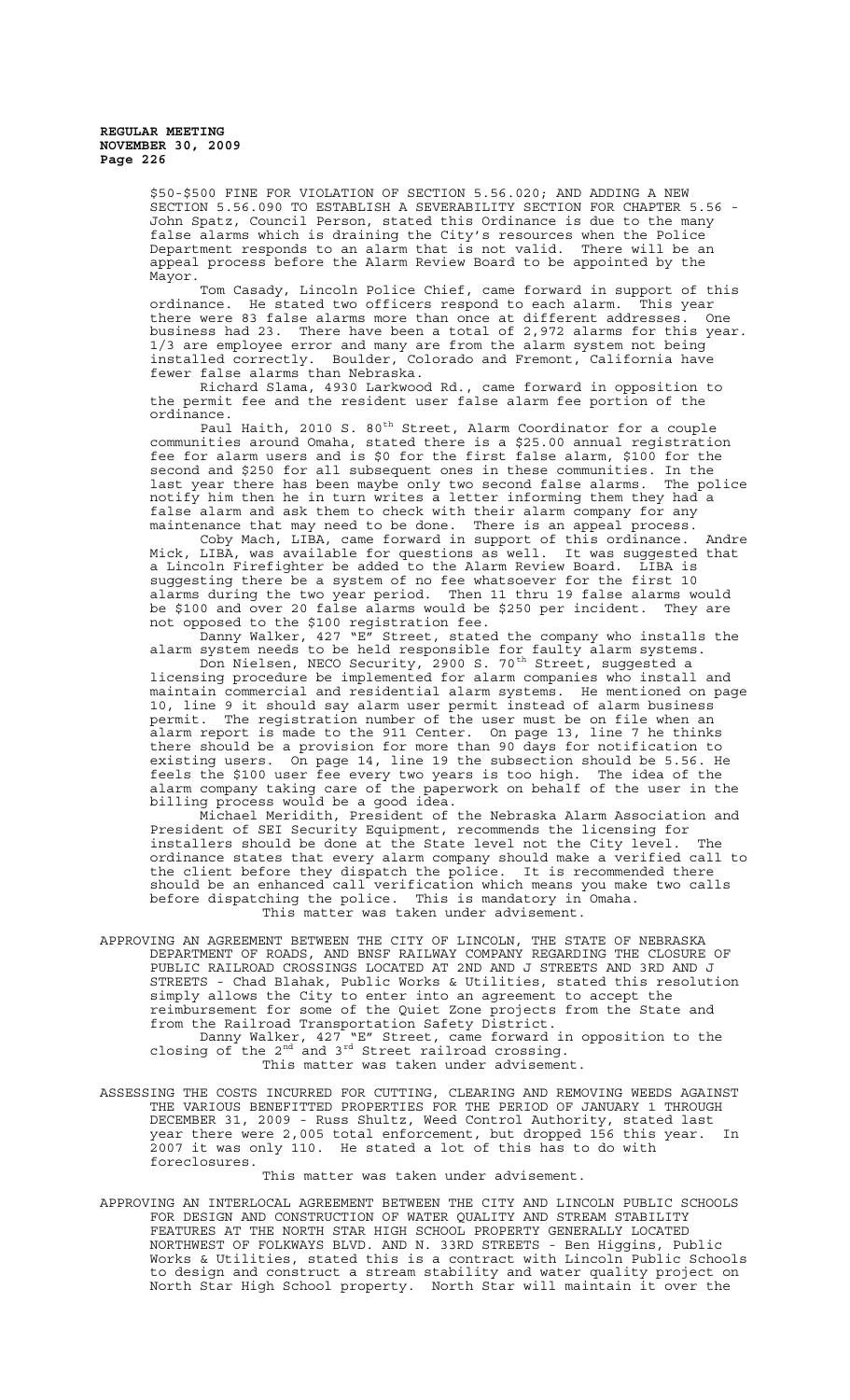long term. NRD is cost sharing one-half and one-half of the construction and design. The plan is to get a NDQ grant to do the construction, hopefully, for 60% of the cost. The City's cost is \$87,200.

This matter was taken under advisement.

APPROVING A CONSERVATION EASEMENT AGREEMENT BETWEEN THE CITY AND THE LOWER PLATTE SOUTH NRD TO PRESERVE THE FLOOD STORAGE CAPACITY ON PROPERTIES GENERALLY LOCATED WEST OF 10TH AND MILITARY ROAD - Ben Higgins, Public Works & Utilities, stated this is a conservation easement with NRD adjacent to Creekside Village and behind the Indian Center. This will be no net fill.

Rick Hoppe, Mayor's Office, stated this is to resolve issues with removal of fill from the area immediately north of the Indian Center. A surplus property agreement will be coming before the Council later on which includes 1.8 acres in the flood plain which has no value to build on. This property will be deeded over to the Indian Center for \$10.00 and they will maintain that property. The City will maintain the easement agreement over that stretch so it remains flood storage. The Indian Center has some drainage issues so a rain garden will be constructed with money from the Nebraska Department of Environmental Quality to help them develop the rain garden which will cost approximately \$13,000 to \$17,000. The Indian Center will have to match it with a 10% match with volunteer hours or other in-kind services to help get this established. The developer will gravel a road that would go from NW 12<sup>th</sup> Street to the east into this property so they can have circulation for cars coming into this area. The developer will be reimbursed with CDBG funds up to \$10,000 to complete this project. Danny Walker, 427 "E" Street, expressed his opinion against building on top of the levy system. This matter was taken under advisement.

- APPROVING AN AGREEMENT BETWEEN THE CITY OF LINCOLN ON BEHALF OF THE LINCOLN-LANCASTER COUNTY HEALTH DEPARTMENT AND THE UNIVERSITY OF NEBRASKA-LINCOLN SCHOOL OF VETERINARY MEDICINE AND BIOMEDICAL SCIENCES FOR UNL STUDENTS TO OBSERVE IN THE ANIMAL CONTROL PROGRAM FOR THEIR VETERINARY COMMUNITY EDUCATION PROGRAM FOR A TERM OF JANUARY 1, 2010 TO DECEMBER 31, 2013 - Bruce Dart, Director of Health Department, stated this agreement is to broaden the students' exposure to community issues related to animals and, hopefully, help them develop a research agenda. This matter was taken under advisement.
- APPROVING AN AMENDMENT TO LEASE BETWEEN THE CITY OF LINCOLN ON BEHALF OF THE LINCOLN-LANCASTER COUNTY HEALTH DEPARTMENT AND THE AMERICAN RED CROSS FOR THE LEASE OF SPACE AT 220 OAKCREEK DRIVE TO PROVIDE SPACE FOR THE CITY'S HAZARDOUS MATERIALS VEHICLE, TO EXTEND THE EXPIRATION OF THE TERM FROM DECEMBER 31, 2009 TO DECEMBER 31, 2012 - Bruce Dart, Director of Health Department, stated the Health Department has had this lease agreement for six years to keep the hazardous materials vehicle in a climate controlled area. Hopefully a three year lease can be signed. This matter was taken under advisement.
- APPROVING A SUPPLEMENT TO COOPERATIVE AGREEMENT BETWEEN THE CITY AND THE LOWER PLATTE SOUTH NRD TO EXTEND THE TERM FOR MANAGEMENT OF THE CITY'S WETLAND MITIGATION BANK FOR A PERIOD OF FIVE YEARS, AND TO INCREASE THE NRD'S MANAGEMENT FEE FROM \$3,500 TO \$4,500 ANNUALLY - Ben Higgins, Public Works & Utilities, stated this is a continuation of the maintenance agreement for the 250 acres of wetland bank northwest of 98 $^{\text{th}}$  and Cornhusker. The City and County can use this for mitigation credits. The NRD is more experienced at this maintenance. This matter was taken under advisement.
- APPROVING A REQUEST FOR RELAXATION OF STANDARDS FROM THE STATE OF NEBRASKA, BOARD OF PUBLIC ROADS CLASSIFICATIONS AND STANDARDS TO ALLOW THE USE OF THREE FOOT SHOULDERS ON THE CODDINGTON AVENUE PROJECT - Chad Blahak, Public Works & Utilities, stated this gives the City authority to submit a request to the State Board to waive some state standards for the shoulder width roadway project on Coddington. This matter was taken under advisement.
- APPROVING 12 RECOVERY GO GREEN INITIATIVE CONTRACTS FOR NINE FULL-TIME AND THREE PART-TIME AMERICORPS MEMBERS, SPONSORED BY THE CITY PARKS AND RECREATION DEPARTMENT, FOR A 15-MONTH PROGRAM FUNDED THROUGH A FEDERAL AMERICORPS PROGRAM GRANT - Lynn Johnson, Director of Parks & Recreation, stated this is the Domestic Peace Corp program which is federally funded. The Parks Department manages the grant. The Americorp members are placed in Parks & Recreation programs and other agencies and organizations. This is funded with stimulus funds so it is a 15 month program.

This matter was taken under advisement.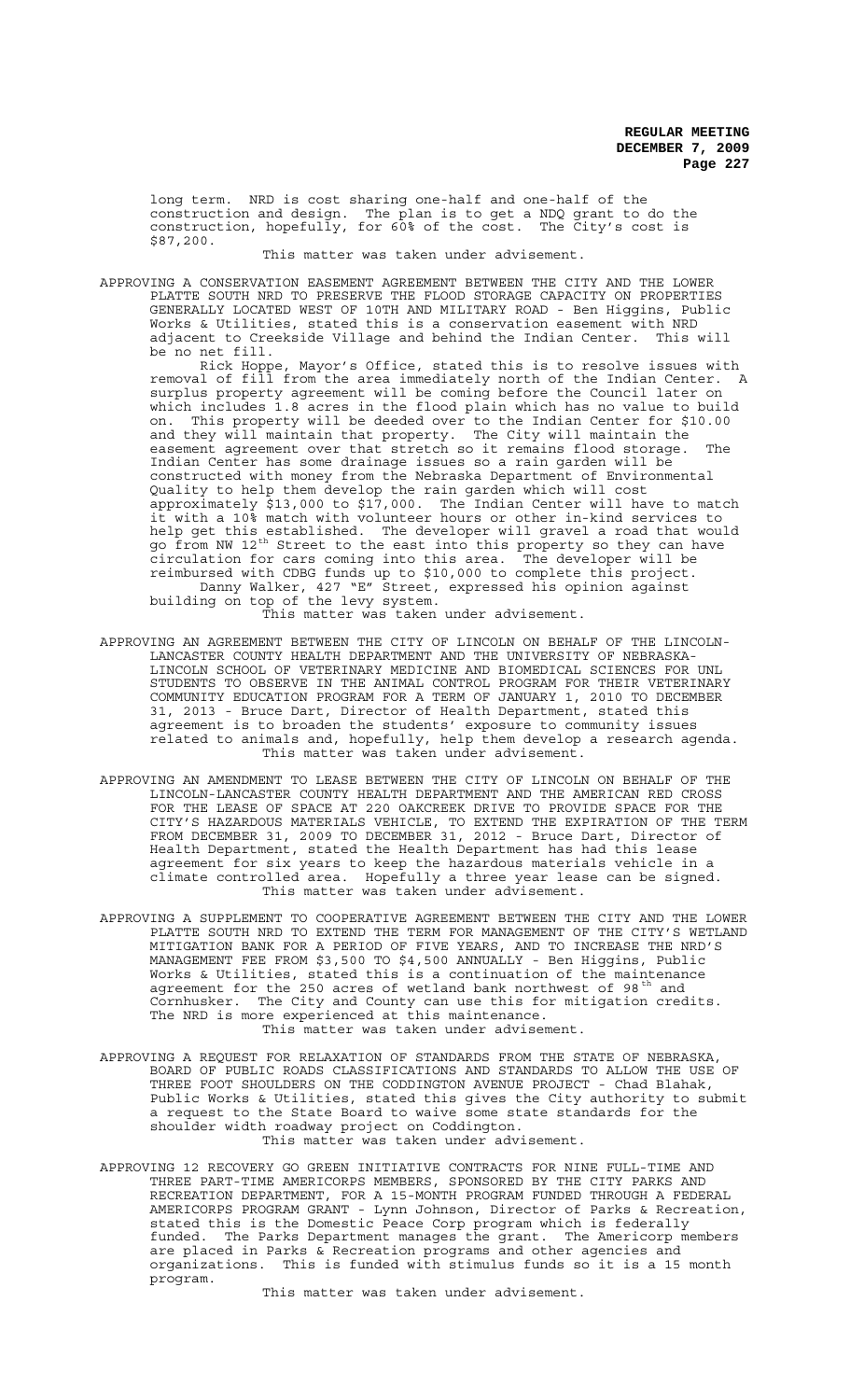APPROVING THE BLOCK 68 REDEVELOPMENT AGREEMENT BETWEEN THE CITY AND ACHER ARMS, LLC, RELATING TO THE REDEVELOPMENT OF PROPERTY GENERALLY LOCATED BETWEEN 10TH, 11TH, M AND N STREET. (RELATED ITEMS: 09R-220, 09R-221); AMENDING THE FY 2009/10 CAPITAL IMPROVEMENT PROGRAM TO AUTHORIZE AND

APPROPRIATE \$4.383 MILLION IN TIF FUNDS FOR THE BLOCK 68 REDEVELOPMENT PROJECT GENERALLY LOCATED BETWEEN 10TH, 11TH, M AND N STREETS. (RELATED ITEMS: 09R-220, 09R-221) - David Landis, Director of Urban Development, stated this will 1. Carry out the Comprehensive Plan; 2. Carry out the essence of the Downtown Master Plan; 3. Improve a set of utilities in this area to be moved or buried to include water mains & replace sewers. There will be a unique entertainment center specific to the downtown analysis. This project will create permanent and temporary jobs. There will be 30' sidewalks with a double row of trees on the south and east side. This will be financed by the developer with developer purchased bonds.

Don Herz, Director of Finance, explained how the developer purchased TIF bond would work. The developer pays their property taxes and those property taxes are remitted to the City. There would be a dead instrument between the City and the developer or the developers bank. He is limited to paying off whatever increment property taxes we receive. The developer is at risk should those amounts not come in. There would be a deed instrument indicating an obligation to pay those amounts to the developer or to the developers bank. It will be stated in the bond a set maximum interest rate which will be set at an appropriate rate. The City is responsible for collecting the TIF.

Adam Hornung, Council Member, stated he wanted to make sure someone is on the record for how this money gets used or going on the record to say we have no idea how it is going to be used, but it's six lines up it says "any excess TIF revenue, or any TIF revenue in excess of the indebtedness shall be expended by the City or returned to the applicable taxing authorities as provided in the Community Development Law." If we had an extra million dollars what would the Community Law." If we had an<br>Development Law say?

Mr. Landis stated we have used it in the past for purposes inside the redevelopment area for public improvements of one kind or another. In fact there is a way in which we may be able to have a benefit that is not unrelated to the example, if I can go a little further Councilman? There is a TIF project about a block and a half down on M Street. It's where the Chamber of Commerce is now located. The increment that was produced by that project was greater than the obligations. Now, I'm not sure if there's still some debt on the project or not, but we know there's going to be more money that's been created by the increment than is necessary to meet the obligation so there is some overage. Should we want to we might come back to the City Council because we have talked to<br>want to we might come back to the City Council because we have talked to the developer about it and say if we could change the boundaries of that project to include M Street down this way we could take that excess money and the City could use it for the purpose of hiring a designer for an M Street project and rather than any existing facility, or existing resources we don't have we could use the tax increment overage, the spill over TIF on a project on M Street, but a block and half down to do (inaudible)have in fact a City chosen designer to do a streetscape. One of the things we have said to the developer is by the way although you have the obligation to pay a designer and hire and do one it would be in both of our interest to supplant your obligation with an obligation that we would have with that money to get a designer to do the entire M Street promenade. They are amenable to that and we are amenable to that. It will take, however, coming to the Council saying "could we alter a boundary for a TIF district to include M Street so that the City could get a designer with that pot of money which it does not have access to for property tax relief, if you will, or something like that." To do this civic benefit all up and down M Street. That would be an example, Councilman, of what you could do with the overage of tax increment financing should it be available. Otherwise, in addition to that opportunity we could also do this. We could pay off the bonds early and then that would go on the tax roles and be distributed and then the taxes would be distributed in their normal pattern to us, the schools, the counties, the NRD, etc. We would have that option.

Gill Peace, Bahr Vermeer, Haecker Architects, 440 N. 8<sup>th</sup> Street, Ste 100, came forward to show some design images of the project explaining the nine story residential apartment block, 15,000 sq. ft. of retail, the hotel with the first two floors for banquets, meeting rooms, entertainment, and restaurant. There will be a terrace outdoor<br>entertainment space. Parking will be in a lower level. They a entertainment space. Parking will be in a lower level. They are now in schematic design looking at the third dimension design of the building. They will be designing streetscapes for 11<sup>th</sup> and M Street either separately with the City or through the developer.

Mark Hunzeker, 600 Wells Fargo Center, 1248 O Street, came forward representing Randy Acher the redeveloper, stating what you have today is a parking lot with old water and sewer lines and overhead electrical lines. The proposed development is two very handsome buildings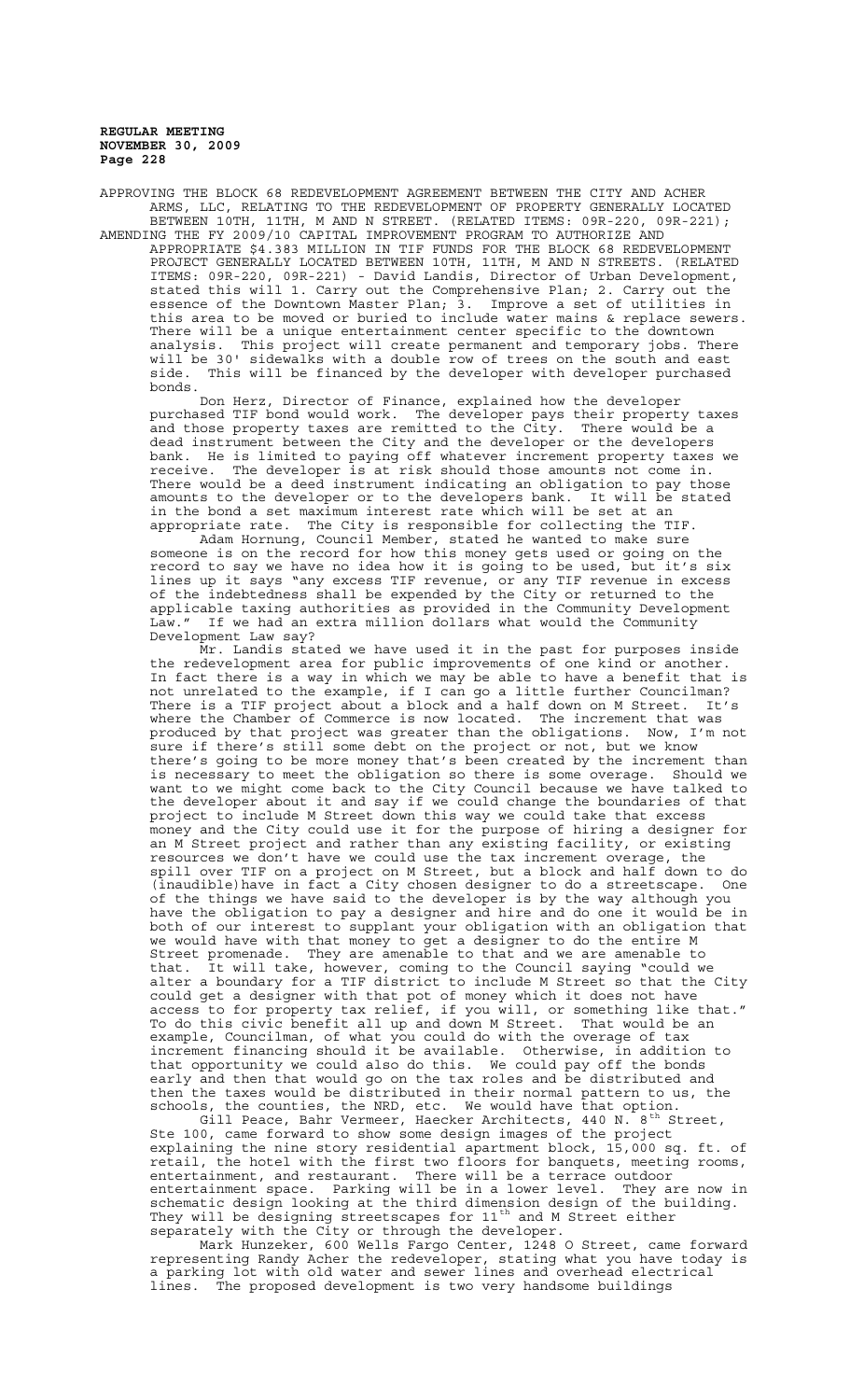representing a 30 million dollar investment in downtown. The entertainment component will draw people into the downtown and contribute to the comprehensive plan vision for a downtown entertainment center. This will create jobs and takes the first step in implementing the promenade plan for 11<sup>th</sup> and M Street. This is the kind of project that TIF was designed to assist and promote. It guarantees the City has no financial risk in this enterprise.

Karen Peterson, Security National Properties, 1033 O Street, came forward as the manager of property of the Gold's Building and the Atrium Building with the concern of losing the parking lot her tenants currently use. She feels this will take away her leasing capabilities.

William Olson, P.O. Box 800, 134 S. 13 $^{\rm th}$  Street, came forward representing developer Randy Acher, to state the owners of Gold's, SN Commercial, were approached by the developer representative about the parking concerns and were willing to work out an arrangement, but SN Commercial said this would never happen. It is not the developers responsibility to provide parking for the lost parking. The City is trying to find a solution to the parking issue.

Richard Halvorsen, 6311 Inverness Road, came forward to ask if federal money such as HUD was being used for this project.

Ed Svotek, 1235 N Street, Chairman of the Downtown Lincoln Association, came forward to question: 1. The frontage along M Street; 2. Parking. Nelnet will be adding 250 jobs in the downtown area. 3. Capacity for hotels. If the lender is willing to take the risk after studying this market and the amount of hotels that are currently in place then that is what the market system is designed to do. It will be important that the entire project be completed. DLA supports this important that the entire project be completed. project.

Mr. Landis came forward for rebuttal. In answer to the question about federal money, under Section 221-(d)(4) the National Housing Act, this is the program under which Greystone has a pre-application on this project under the multi-family accelerated process. The final application remains to be done. The fact that Lincoln is growing<br>downtown is the reason for parking issues not this development. This downtown is the reason for parking issues not this development. This development is not asking the City to provide parking, they are providing 220 spaces for their own parking without TIF assistance. The 11<sup>th</sup> Street promenade vision is stronger than it was. This matter was taken under advisement.

# **COUNCIL ACTION**

### **REPORTS OF CITY OFFICERS - NONE**

## **PETITIONS & COMMUNICATIONS**

SETTING THE HEARING DATE OF MONDAY, JANUARY 4, 2010 AT 3:00 P.M. FOR APPLICATION OF HONG'S, INC. IV DBA CHINA BUFFET FOR AN ADDITION TO LICENSED PREMISES FOR AN OUTDOOR PATIO AREA MEASURING 11' X 60' LOCATED AT 120 N. 66<sup>TH</sup> STREET - CLERK read the following resolution, introduced by Adam Hornung, who moved its adoption:

A-85607 BE IT RESOLVED by the City Council, of the City of Lincoln, that a hearing date is hereby set for Monday, January 4, 2010 at 3:00 p.m. or as soon thereafter as possible in the City Council Chambers, County-City Building, 555 S. 10<sup>th</sup> St., Lincoln, NE, for Application of Hong's Inc. IV dba Hong Zheng for an addition to licensed premises for an outdoor patio area measuring 11' x 60' located at 120 N. 66<sup>th</sup> Street. If the Police Dept. is unable to complete the investigation by said time, a new hearing date will be set.

Introduced by Adam Hornung Seconded by Spatz & carried by the following vote: AYES: Camp, Carroll, Cook, Emery, Hornung, Snyder, Spatz; NAYS: None.

#### **LIQUOR RESOLUTIONS**

APPLICATION OF LAS GOLONDRINAS, INC. DBA MAZATLAN II MEXICAN RESTAURANT FOR A CLASS I LIQUOR LICENSE AT 2711 KING LANE, SUITE 201 - CLERK read the following resolution, introduced by Jon Camp, who moved its adoption for approval:<br>A-85608 BE

BE IT RESOLVED by the City Council of the City of Lincoln, Nebraska:

That after hearing duly had as required by law, consideration of the facts of this application, the Nebraska Liquor Control Act, and the pertinent City ordinances, the City Council recommends that the application of Las Golondrinas, Inc. dba Mazatlan II Mexican Restaurant for a Class "I" liquor license at 2711 King Lane, Suite 201, Lincoln,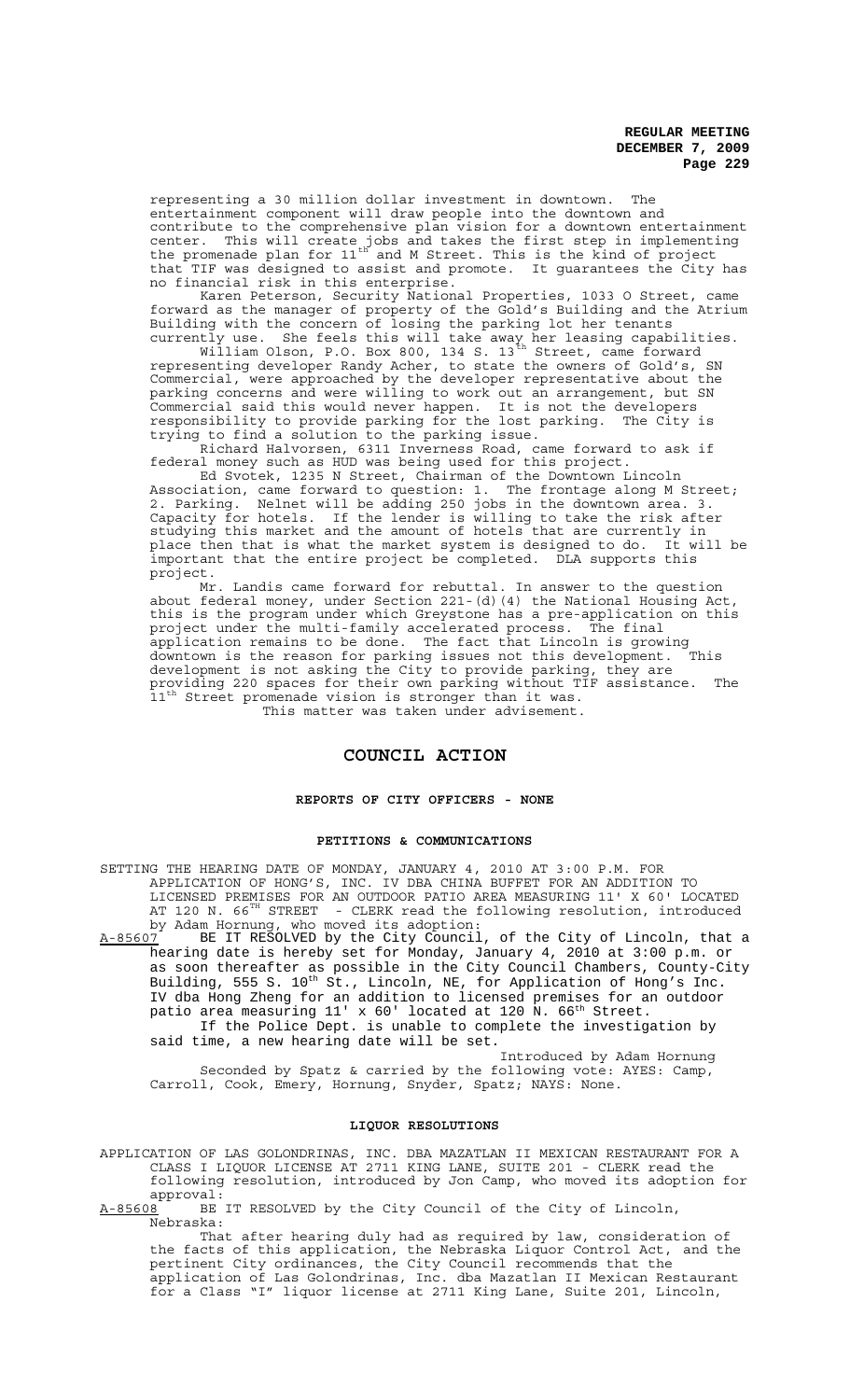> Nebraska, for the license period ending April 30, 2010, be approved with the condition that the premise complies in every respect with all city and state regulations. The City Clerk is directed to transmit a copy of this resolution to the Nebraska Liquor Control Commission.

> > Introduced by Jon Camp

Seconded by Spatz & carried by the following vote: AYES: Camp, Carroll, Cook, Emery, Hornung, Snyder, Spatz; NAYS: None.

MANAGER APPLICATION OF RUBEN ARCE-PALOMERA FOR LAS GOLONDRINAS, INC. DBA MAZATLAN II MEXICAN RESTAURANT AT 2711 KING LANE, SUITE 201 - CLERK read the following resolution, introduced by Jon Camp, who moved its adoption for approval:<br>A-85609 WHEREAS

A-85609 WHEREAS, Las Golondrinas, Inc. dba Mazatlan II Mexican Restaurant located at 2711 King Lane, Suite 201, Lincoln, Nebraska has been approved for a Retail Class "I" liquor license, and now requests that Ruben Arce-Palomera be named manager;

WHEREAS, Ruben Arce-Palomera appears to be a fit and proper person to manage said business.

NOW, THEREFORE, BE IT RESOLVED by the City Council of the City of Lincoln, Nebraska:

That after hearing duly had as required by law, consideration of the facts of this application, the Nebraska Liquor Control Act, and the pertinent City ordinances, the City Council recommends that Ruben Arce-Palomera be approved as manager of this business for said licensee. The City Clerk is directed to transmit a copy of this resolution to the Nebraska Liquor Control Commission.

Introduced by Jon Camp Seconded by Spatz & carried by the following vote: AYES: Camp, Carroll, Cook, Emery, Hornung, Snyder, Spatz; NAYS: None.

APPLICATION OF LINCOLN BISON LLC DBA COURTSIDE BANQUET HALL FOR A CLASS I LIQUOR LICENSE AT 710 HILL STREET - CLERK read the following

resolution, introduced by Jon Camp, who moved its adoption for approval: A-85610 BE IT RESOLVED by the City Council of the City of Lincoln, Nebraska:

That after hearing duly had as required by law, consideration of the facts of this application, the Nebraska Liquor Control Act, and the pertinent City ordinances, the City Council recommends that the application of Lincoln Bison LLC dba Courtside Banquet Hall for a Class "I" liquor license at 710 Hill Street, Lincoln, Nebraska, for the license period ending April 30, 2010, be approved with the condition that the premise complies in every respect with all city and state regulations. The City Clerk is directed to transmit a copy of this resolution to the Nebraska Liquor Control Commission. Introduced by Jon Camp

Seconded by Spatz & carried by the following vote: AYES: Camp, Carroll, Cook, Emery, Hornung, Snyder, Spatz; NAYS: None.

MANAGER APPLICATION OF JOEL W. SCHOSSOW FOR LINCOLN BISON LLC DBA COURTSIDE BANQUET HALL AT 710 HILL STREET - CLERK read the following resolution, introduced by Jon Camp, who moved its adoption for approval:

A-85611 WHEREAS, Lincoln Bison LLC dba Courtside Banquet Hall located at A-85611 WHEREAS, Lincoln Bison LLC dba Courtside Banquet Hall located at<br>710 Hill Street, Lincoln, Nebraska has been approved for a Retail Class "I" liquor license, and now requests that Joel W. Schossow be named manager;

WHEREAS, Joel W. Schossow appears to be a fit and proper person to manage said business.

NOW, THEREFORE, BE IT RESOLVED by the City Council of the City of Lincoln, Nebraska:

That after hearing duly had as required by law, consideration of the facts of this application, the Nebraska Liquor Control Act, and the pertinent City ordinances, the City Council recommends that Joel W. Schossow be approved as manager of this business for said licensee. The City Clerk is directed to transmit a copy of this resolution to the Nebraska Liquor Control Commission.

Introduced by Jon Camp Seconded by Spatz & carried by the following vote: AYES: Camp, Carroll, Cook, Emery, Hornung, Snyder, Spatz; NAYS: None.

## **ORDINANCES - 2ND READING & RELATED RESOLUTIONS (as required)**

AMENDING CHAPTER 5.56 OF THE LINCOLN MUNICIPAL CODE RELATING TO EMERGENCY ALARM SYSTEMS BY AMENDING SECTION 5.56.010 TO ADD AND REVISE DEFINITIONS; AMENDING SECTION 5.56.020 TO MAKE WORDS AND PHRASES CONSISTENT WITH THE DEFINITIONS; ADDING A NEW SECTION 5.56.025 TO SPECIFY PROCEDURES RELATING TO THE PERMITTING OF ALARM BUSINESSES, TO SPECIFY THE LENGTH OF TIME A PERMIT REMAINS VALID, TO SPECIFY THE FEE FOR AN ALARM BUSINESS PERMIT, TO SPECIFY THE TIME PERIOD ALLOWED FOR RENEWAL OF ALARM BUSINESS PERMITS, AND TO PROVIDE A FEE FOR FAILURE TO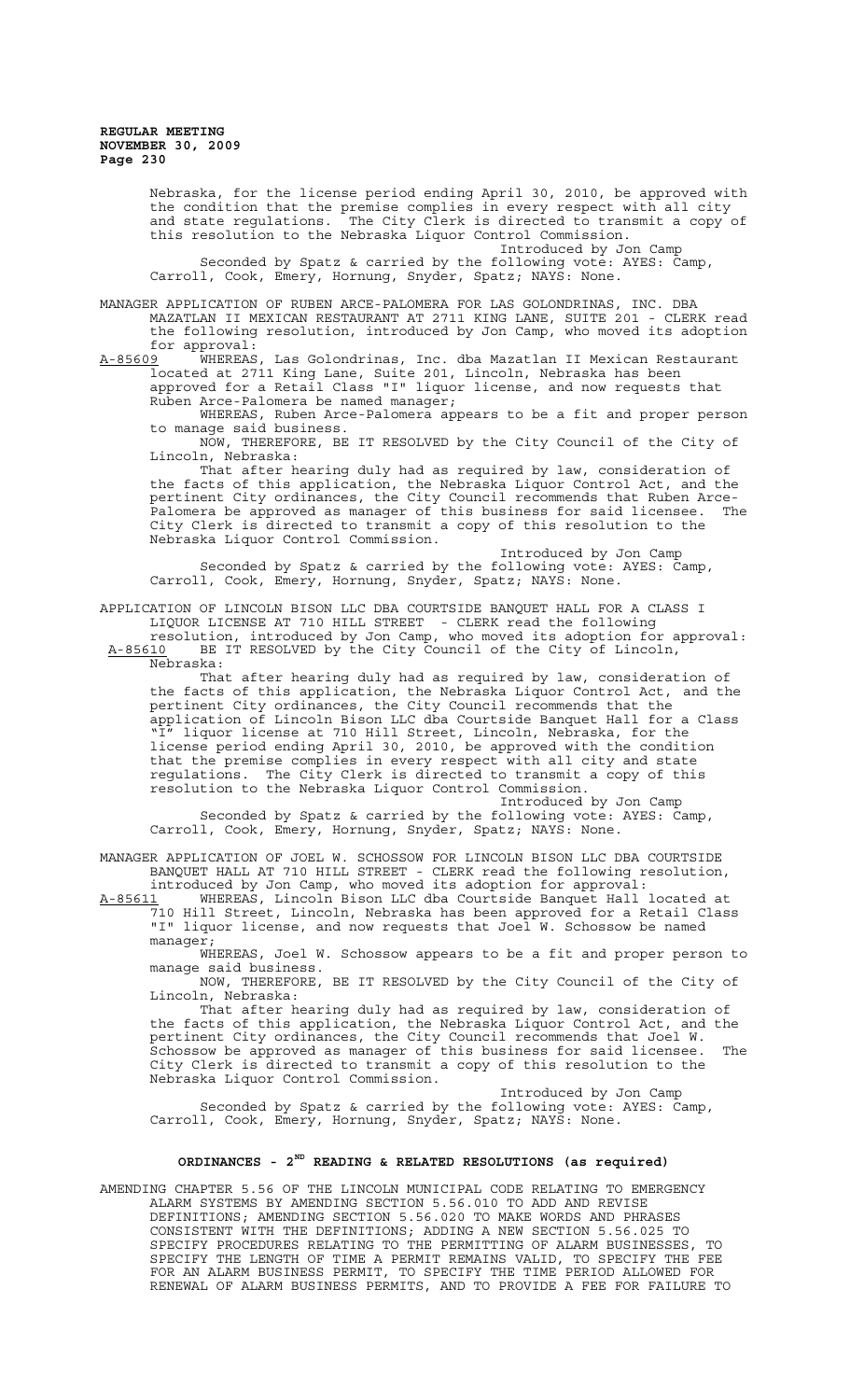OBTAIN A PERMIT; AMENDING SECTION 5.56.030 TO REQUIRE PERMITS FOR ALL ALARM USERS, TO SPECIFY THE LENGTH OF TIME A PERMIT REMAINS VALID, TO SPECIFY THE TIME PERIOD ALLOWED FOR RENEWAL OF ALARM USER PERMITS, AND TO PROVIDE FOR A PERMIT FEE; AMENDING SECTION 5.56.040 TO REQUIRE AN ALARM BUSINESS TO IMMEDIATELY NOTIFY THE ALARM USER OF AN ALARM, TO PROVIDE A PROCEDURE FOR NOTIFICATION OF THE EMERGENCY COMMUNICATIONS/911 CENTER OF AN EMERGENCY ALARM, AND TO DELETE REQUIREMENTS THAT NOTIFICATION BE MADE BY THE CHIEF OF POLICE; AMENDING SECTION 5.56.050 TO ESTABLISH A FEE SCHEDULE FOR FALSE ALARMS TO BE ASSESSED TO THE ALARM USER DURING THE ALARM USER PERMIT TERM AND OTHER FEES; ADDING A NEW SECTION 5.56.055 TO PROVIDE AN APPEAL PROCESS; ADDING A NEW SECTION 5.56.065 RELATING TO THE PROCESS FOR NOTICES AND SERVICE OF THE SAME; AMENDING SECTION 5.56.080 TO CHANGE THE PENALTY LANGUAGE TO INCLUDE A \$50-\$500 FINE FOR VIOLATION OF SECTION 5.56.020; AND ADDING A NEW SECTION 5.56.090 TO ESTABLISH A SEVERABILITY SECTION FOR CHAPTER 5.56 CLERK read an ordinance, introduced by John Spatz, amending Chapter 5.56 of the Lincoln Municipal Code relating to Emergency Alarm Systems by amending Section 5.56.010 to add and revise definitions; amending Section 5.56.020 to make words and phrases consistent with the definitions; adding a new Section 5.56.025 to specify procedures relating to the permitting of alarm businesses, to specify the length of time a permit remains valid, to specify the fee for an alarm business permit, to specify the time period allowed for renewal of alarm business permits, and to provide a fee for failure to obtain a permit; amending Section 5.56.030 to require permits for all alarm users, to specify the length of time a permit remains valid, to specify the time period allowed for renewal of alarm user permits, and to provide for a permit fee; amending Section 5.56.040 to require an alarm business to immediately notify the alarm user of an alarm, to provide a procedure for notification of the Emergency Communications/911 Center of an emergency alarm, and to delete requirements that notification be made by the Chief of Police; amending Section 5.56.050 to establish a fee schedule for false alarms to be assessed to the alarm user during the alarm user permit term and other fees; adding a new Section 5.56.055 to provide an appeal process; adding a new Section 5.56.065 relating to the process for notices and service of the same; amending Section 5.56.080 to change the penalty language to include a \$50-\$500 fine for violation of Section 5.56.020; adding a new Section 5.56.090 to establish a severability section for Chapter 5.56; and repealing Sections 5.56.010, 5.56.020, 5.56.030, 5.56.040, 5.56.050 and 5.56.080 of the Lincoln Municipal Code as hitherto existing, the second time.

#### **PUBLIC HEARING RESOLUTIONS**

ACCEPTING THE REPORT OF NEW AND PENDING CLAIMS AGAINST THE CITY AND APPROVING DISPOSITION OF CLAIMS SET FORTH FOR THE PERIOD OF NOVEMBER 1 - 15, 2009 - CLERK read the following resolution, introduced by Jonathan Cook, who moved its adoption:<br>A-85612 BE IT RESOLVE

BE IT RESOLVED by the City Council of the City of Lincoln, Nebraska:

That the claims listed in the attached report, marked as Exhibit "A", dated November 16, 2009, of various new and pending tort claims filed against the City of Lincoln with the Office of the City Attorney or the Office of the City Clerk, as well as claims which have been disposed of, are hereby received as required by Neb. Rev. Stat. § 13-905 (Reissue 1997). The dispositions of claims by the Office of the City Attorney, as shown by the attached report, are hereby approved:

| DENIED CLAIMS                             | ALLOWED/SETTLED CLAIMS        |            |
|-------------------------------------------|-------------------------------|------------|
| Retha Saathoff<br>NAS*                    | Tidewater Finance Company     | \$2,147.47 |
| American Family Insurance Group           | Eugene J. LeDuc               | 189.03     |
| (Claim #00-071-496134-3909)<br>\$1,898.00 | Bryan Coniglio                | 2,455.89   |
|                                           | Farmers Insurance Group       |            |
| * No Amount Specified                     | (Claim #099 SUB 1014694742-1) | 2,402.46   |
|                                           | Matt McCarville               | 1,027.51   |
|                                           |                               |            |

The City Attorney is hereby directed to mail to the various claimants listed herein a copy of this resolution which shows the final disposition of their claim.

Introduced by Jonathan Cook Seconded by Spatz & carried by the following vote: AYES: Camp, Carroll, Cook, Emery, Hornung, Snyder, Spatz; NAYS: None.

APPROVING AN AGREEMENT BETWEEN THE CITY OF LINCOLN, THE STATE OF NEBRASKA DEPARTMENT OF ROADS, AND BNSF RAILWAY COMPANY REGARDING THE CLOSURE OF PUBLIC RAILROAD CROSSINGS LOCATED AT 2ND AND J STREETS AND 3RD AND J STREETS - CLERK read the following resolution, introduced by Jonathan Cook, who moved its adoption:<br>A-85613 BE IT RESOLVED by the C

BE IT RESOLVED by the City Council of the City of Lincoln, Nebraska:

The attached Crossing Closure Agreement between the State of Nebraska Department of Roads, BNSF Railway Company, and the City of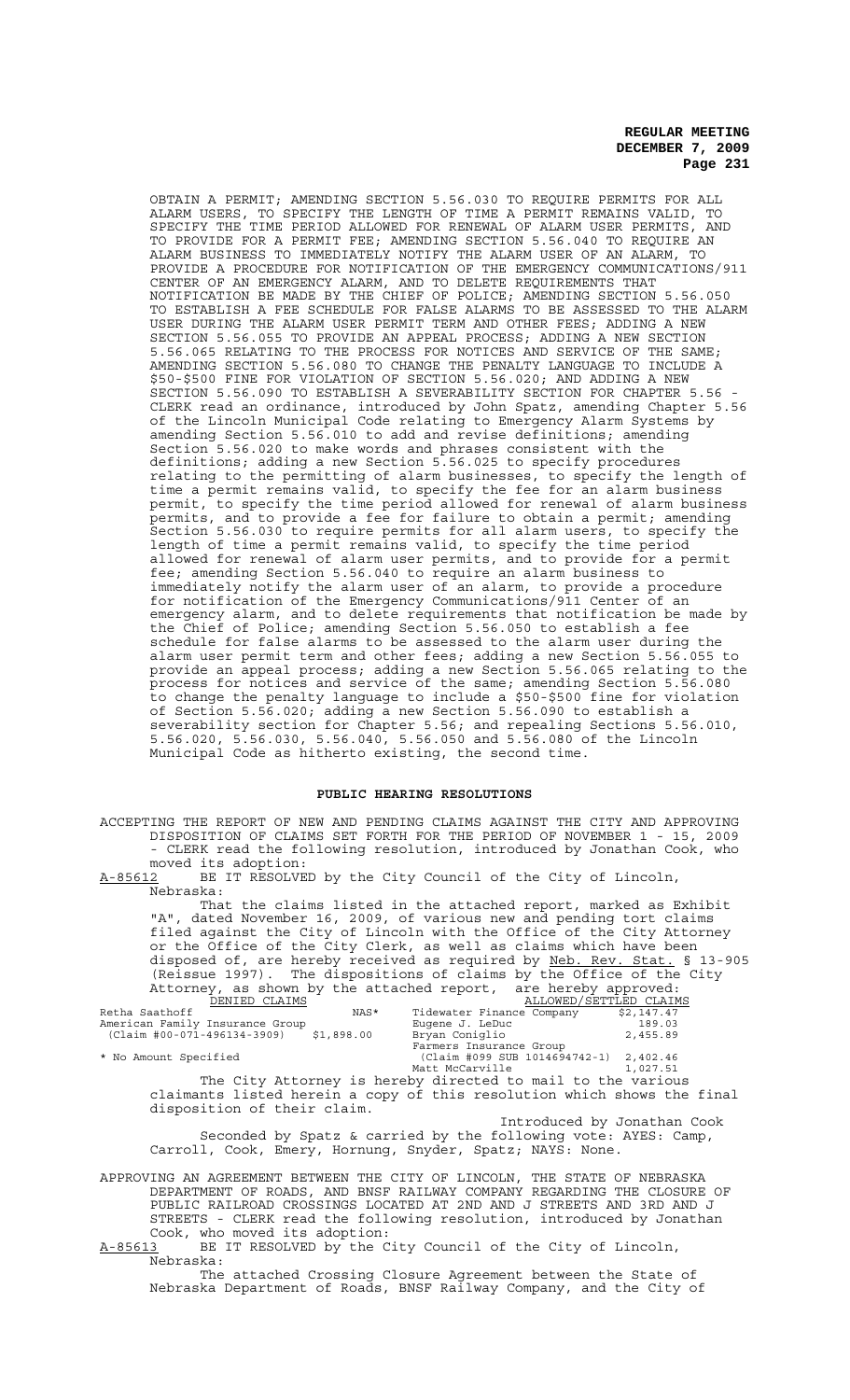Lincoln regarding the closure of public road crossings of the BNSF railroad tracks located at railroad mile post 60.30 DOT No. 064339U and railroad mile post 60.23 DOT No. 064336Y (i.e. railroad crossing closures at 2nd and J and 3rd and J Streets) under which the City will receive the sum of \$5,000.00 for each closed crossing from the Department of Roads and from BNSF and the sum of up to \$12,000.00 from the State toward the cost associated with each closure is hereby approved and the Mayor is authorized to execute the same on behalf of the City.

The City Clerk is directed send three originals of the Agreement to Kathy Nuttelman, Highway Operational Analyst II, Rail and Public Transportation Division, Nebraska Department of Roads, P.O. Box 94759, Lincoln, NE 68509-4759 for execution by the State and BNSF.

Introduced by Jonathan Cook Seconded by Spatz & carried by the following vote: AYES: Camp, Carroll, Cook, Emery, Hornung, Snyder, Spatz; NAYS: None.

ASSESSING THE COSTS INCURRED FOR CUTTING, CLEARING AND REMOVING WEEDS AGAINST THE VARIOUS BENEFITTED PROPERTIES FOR THE PERIOD OF JANUARY 1 THROUGH DECEMBER 31, 2009 - CLERK read the following resolution, introduced by Jonathan Cook, who moved its adoption:

A-85614 BE IT RESOLVED by the City Council of the City of Lincoln, Nebraska:

That the costs for cutting, clearing, and removing weeds and other worthless vegetation as shown on the attached Weed Assessment Tax Report for January 1, 2009 through December 31, 2009 be and the same are hereby assessed against the properties set opposite each amount, as shown thereon.

Introduced by Jonathan Cook Seconded by Spatz & carried by the following vote: AYES: Camp, Carroll, Cook, Emery, Hornung, Snyder, Spatz; NAYS: None.

APPROVING AN INTERLOCAL AGREEMENT BETWEEN THE CITY AND LINCOLN PUBLIC SCHOOLS FOR DESIGN AND CONSTRUCTION OF WATER QUALITY AND STREAM STABILITY FEATURES AT THE NORTH STAR HIGH SCHOOL PROPERTY GENERALLY LOCATED NORTHWEST OF FOLKWAYS BLVD. AND N. 33RD STREETS - CLERK read the following resolution, introduced by Jonathan Cook, who moved its adoption:<br>A-85615 BE

BE IT RESOLVED by the City Council of the City of Lincoln, Nebraska:

That the attached Interlocal Agreement between the City of Lincoln, Nebraska and Lancaster County School District 001, aka Lincoln Public Schools, for design and construction of water quality and stream stability features at North Star High School, upon the terms and conditions set forth in said Agreement, which is attached hereto marked as Attachment "A", is hereby approved and the Mayor is authorized to execute the same on behalf of the City of Lincoln.

The City Clerk is directed to forward one fully executed original of said Agreement to Ben Higgins, Public Works & Utilities, for transmittal to Lincoln Public Schools.

Introduced by Jonathan Cook Seconded by Spatz & carried by the following vote: AYES: Camp, Carroll, Cook, Emery, Hornung, Snyder, Spatz; NAYS: None.

APPROVING A CONSERVATION EASEMENT AGREEMENT BETWEEN THE CITY AND THE LOWER PLATTE SOUTH NRD TO PRESERVE THE FLOOD STORAGE CAPACITY ON PROPERTIES GENERALLY LOCATED WEST OF 10TH AND MILITARY ROAD - CLERK read the following resolution, introduced by Jonathan Cook, who moved its :adoption<br><u>A-85616</u> MHE

A-85616 WHEREAS, The City of Lincoln desires to grant a conservation easement to the Lower Platte South Natural Resources District to preserve the flood storage capacity on properties generally located  $_{\rm{northeast}}$  of 10<sup>th</sup> and Military and west of 10<sup>th</sup> and Military and legally described as Lot 100 and Lot 77, Irregular Tracts located in the South Half of Section 14, Township 10 North, Range 6 East; a portion of Lot 54, Irregular Tract located in the Northwest Quarter of Section 23, Township 10 North, Range 6 East; and a portion of Outlot A, Beanes Addition, located in Section 14, Township 110 North, Range 6 East, Lancaster County, Nebraska as described in the Conservation Easement Agreement attached hereto; and

WHEREAS, conveyance of this conservation easement to the Lower Platte South Natural Resources District would further the goals of the Comprehensive Plan relating to preserving the flood storage capacity by restricting the development of the property.

WHEREAS, the Planning Commission found this proposed conservation easement to be in conformity with the Comprehensive Plan as approved by Resolution No. PC-01171 on July 1, 2009.

NOW, THEREFORE, BE IT RESOLVED by the City Council of the City of Lincoln, Nebraska: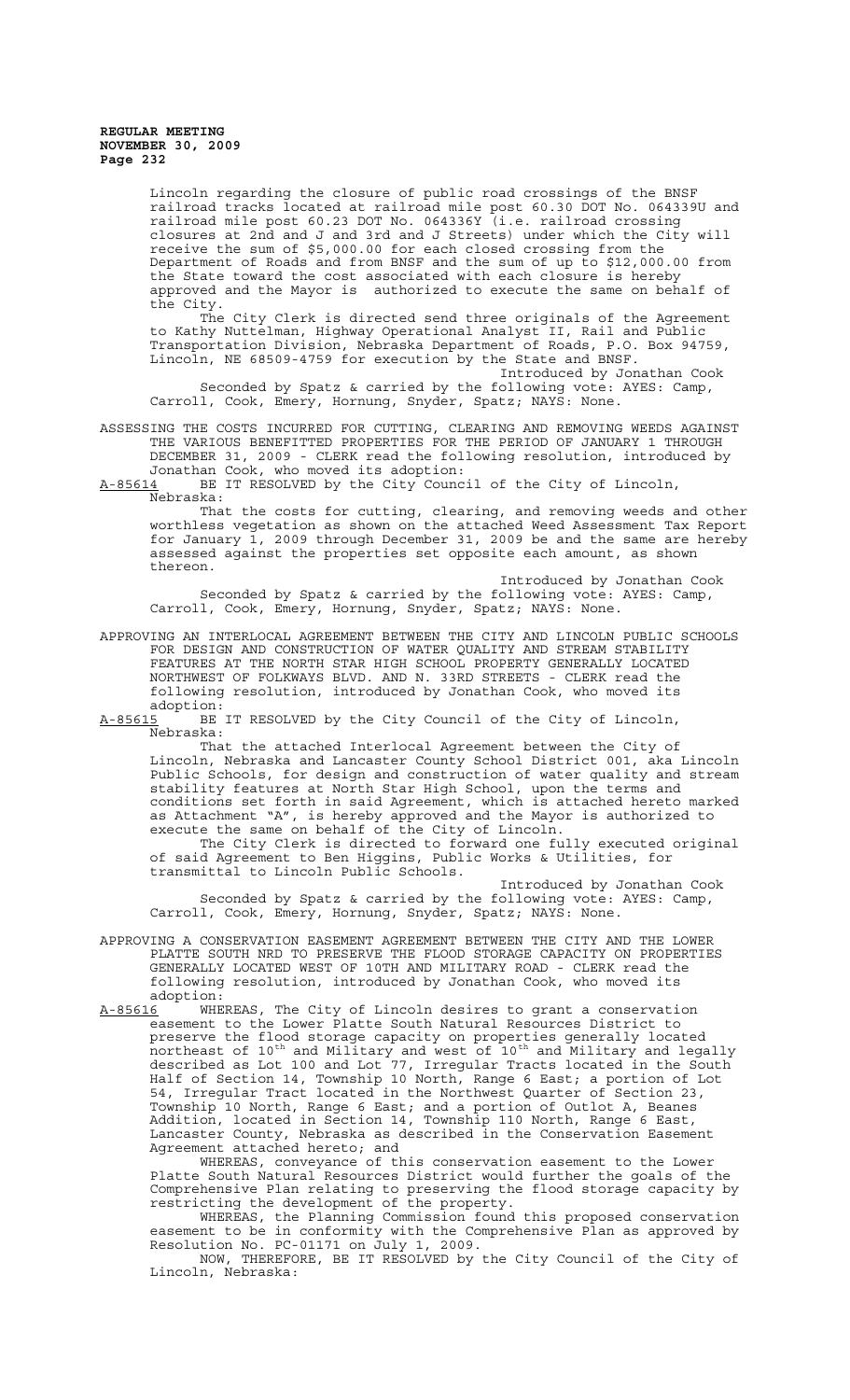That the City of Lincoln's offer to grant a conservation easement to the Lower Platte South Natural Resources District over the property legally described above and in accordance with the terms of the Conservation Easement Agreement, attached hereto and marked as Exhibit "A", is hereby accepted and approved.

BE IT FURTHER RESOLVED that the Mayor is authorized to execute the Conservation Easement Agreement on behalf of the City of Lincoln, Nebraska.

BE IT FURTHER RESOLVED that the City Clerk is directed to return the original Conservation Easement to Ben Higgins, Public Works and Utilities, for recording with the Register of Deeds.

Introduced by Jonathan Cook Seconded by Spatz & carried by the following vote: AYES: Camp, Carroll, Cook, Emery, Hornung, Snyder, Spatz; NAYS: None.

APPROVING AN AGREEMENT BETWEEN THE CITY OF LINCOLN ON BEHALF OF THE LINCOLN-ANCASTER COUNTY HEALTH DEPARTMENT AND THE UNIVERSITY OF NEBRASKA-LINCOLN SCHOOL OF VETERINARY MEDICINE AND BIOMEDICAL SCIENCES FOR UNL STUDENTS TO OBSERVE IN THE ANIMAL CONTROL PROGRAM FOR THEIR VETERINARY COMMUNITY EDUCATION PROGRAM FOR A TERM OF JANUARY 1, 2010 TO DECEMBER 31, 2013 CLERK read the following resolution, introduced by Jonathan Cook, who moved its adoption:<br>A-85617 BE IT RESOLVE

BE IT RESOLVED by the City Council of the City of Lincoln, Nebraska:

That the Service Agreement between the City of Lincoln, on behalf of the Lincoln-Lancaster County Health Department, and the University of Nebraska-Lincoln School of Veterinary Medicine and Biomedical Sciences, to allow UNL students to observe in the Animal Control Program for their Veterinary Community Education Program from January 1, 2010 to December 31, 2013, upon the terms and conditions as set forth in said Agreement, which is attached hereto marked as Attachment "A" and made a part hereof by reference, is hereby accepted and approved and the Mayor is hereby authorized to execute said Agreement on behalf of the City.

The City Clerk is directed to send a copy of this Resolution and one fully executed Agreement to Bruce Dart, Lincoln-Lancaster County Health Department Director for transmittal to the University of Nebraska-Lincoln.

Introduced by Jonathan Cook Seconded by Spatz & carried by the following vote: AYES: Camp, Carroll, Cook, Emery, Hornung, Snyder, Spatz; NAYS: None.

APPROVING AN AMENDMENT TO LEASE BETWEEN THE CITY OF LINCOLN ON BEHALF OF THE LINCOLN-LANCASTER COUNTY HEALTH DEPARTMENT AND THE AMERICAN RED CROSS FOR THE LEASE OF SPACE AT 220 OAKCREEK DRIVE TO PROVIDE SPACE FOR THE CITY'S HAZARDOUS MATERIALS VEHICLE, TO EXTEND THE EXPIRATION OF THE TERM FROM DECEMBER 31, 2009 TO DECEMBER 31, 2012 - CLERK read the following resolution, introduced by Jonathan Cook, who moved its adoption:<br>A-85618 BE IT RESOLVED by the City Council of the City of Lincoln, BE IT RESOLVED by the City Council of the City of Lincoln,

Nebraska:

That the attached Amendment to Lease Agreement between the City and the American Red Cross, Cornhusker Chapter, for an extension of the term for the lease of space located at 220 Oakcreek Drive for storage of the Hazmat Vehicle for an additional three-year term expiring December 31, 2012, in accordance with the terms and conditions contained in said Amendment to Lease Agreement, is hereby approved and the Mayor is authorized to execute the same on behalf of the City of Lincoln. The City Clerk is directed to return an original Agreement to the

Health Department for transmittal to the American Red Cross. Introduced by Jonathan Cook Seconded by Spatz & carried by the following vote: AYES: Camp, Carroll, Cook, Emery, Hornung, Snyder, Spatz; NAYS: None.

APPROVING A SUPPLEMENT TO COOPERATIVE AGREEMENT BETWEEN THE CITY AND THE LOWER PLATTE SOUTH NRD TO EXTEND THE TERM FOR MANAGEMENT OF THE CITY'S WETLAND MITIGATION BANK FOR A PERIOD OF FIVE YEARS, AND TO INCREASE THE NRD'S MANAGEMENT FEE FROM \$3,500 TO \$4,500 ANNUALLY - CLERK read the following resolution, introduced by Jonathan Cook, who moved its adoption: A-85619 BE IT RESOLVED by the City Council of the City of Lincoln,  $A-85619$  BE<br>Nebraska:

That the Supplement to Cooperative Agreement between the City of Lincoln and the Lower Platte South Natural Resources District to provide management of City's Wetland Mitigation Bank by the Lower Platte South Natural Resources District, upon the terms and conditions set out in said Agreement which is attached hereto marked as Attachment "A" and made a part hereof by reference, is hereby approved and the Mayor is authorized to execute said Cooperative Agreement on behalf of the City. This document supplements a resolution (A-82007) which had been in place to allow the Lower Platte South Natural Resource District to provide management of the City's Wetland Mitigation Bank.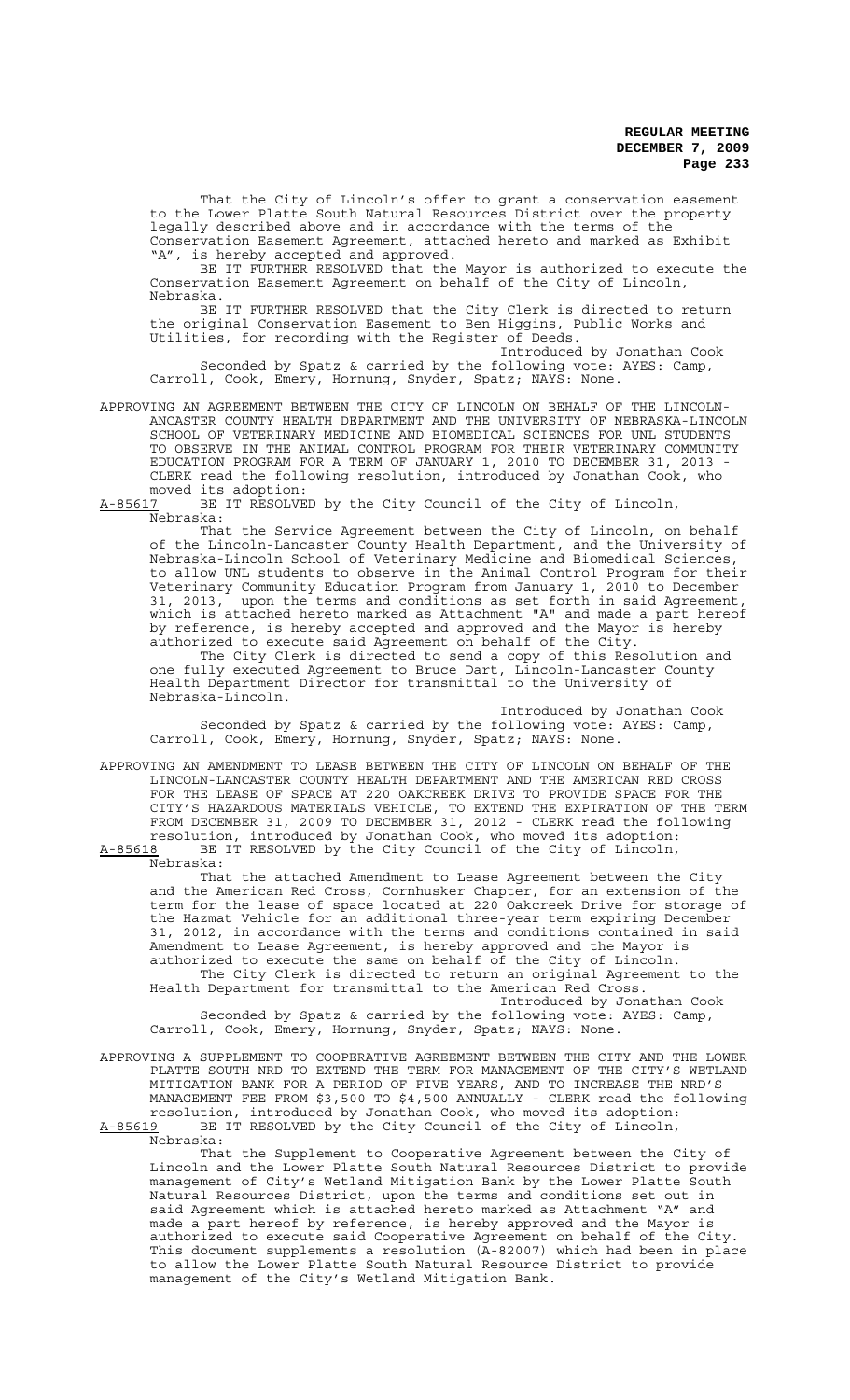The City Clerk is directed to return one fully executed copy of said interlocal Agreement to the Lower Platte South NRD, Attn: Dan Schulz, P.O. Box 8351, Lincoln, NE 68501-3581. Introduced by Jonathan Cook Seconded by Spatz & carried by the following vote: AYES: Camp,

Carroll, Cook, Emery, Hornung, Snyder, Spatz; NAYS: None.

APPROVING A REQUEST FOR RELAXATION OF STANDARDS FROM THE STATE OF NEBRASKA, BOARD OF PUBLIC ROADS CLASSIFICATIONS AND STANDARDS TO ALLOW THE USE OF THREE FOOT SHOULDERS ON THE CODDINGTON AVENUE PROJECT - CLERK read the following resolution, introduced by Jonathan Cook, who moved its adoption:<br><u>A-85620</u> WHE

WHEREAS, the State of Nebraska, Board of Public Roads Classifications and Standards has established a minimum shoulder width of 8 feet for non-curbed Urban Arterial Streets; and

WHEREAS, the 3 foot wide shoulders proposed for non-curbed Urban Arterial Streets under City Project 701903 – South Coddington Avenue, Van Dorn to West Garfield, do not meet such minimum design standard for shoulder widths on Urban Arterial Streets; and

WHEREAS, the City of Lincoln desires to request the Board of Public Roads Classification and Standards to grant an exception to this minimum design standard for shoulder widths so as to not substantially affect project scheduling and to avoid impacts onto adjacent private properties during the proposed reconstruction of this project; and WHEREAS, the City of Lincoln believes that the granting of such an

exception will not impair the safety of traffic within the limits of these projects;

NOW, THEREFORE, BE IT RESOLVED by the City Council of the City of Lincoln, Nebraska:

Pursuant to Neb. Rev. Stat. § 39-2113(5) (Reissue 2008), the City of Lincoln does hereby request that the Board of Public Roads Classifications and Standards grant an exception to the above described minimum shoulder width to allow 3 foot wide shoulders for the following City Project: 701903 – South Coddington Avenue, Van Dorn to West Garfield.

BE IT FURTHER RESOLVED that the Director of Public Works and Utilities is hereby authorized and directed to forward a copy of this Resolution to the Board of Public Roads Classifications and Standards as a part of the City of Lincoln's request for the design exception.

Introduced by Jonathan Cook Seconded by Spatz & carried by the following vote: AYES: Camp, Carroll, Cook, Emery, Hornung, Snyder, Spatz; NAYS: None.

APPROVING 12 RECOVERY GO GREEN INITIATIVE CONTRACTS FOR NINE FULL-TIME AND THREE PART-TIME AMERICORPS MEMBERS, SPONSORED BY THE CITY PARKS AND RECREATION DEPARTMENT, FOR A 15-MONTH PROGRAM FUNDED THROUGH A FEDERAL AMERICORPS PROGRAM GRANT - CLERK read the following resolution, introduced by Jonathan Cook, who moved its adoption:

A-85621 BE IT RESOLVED by the City Council of the City of Lincoln, Nebraska:

That the attached Recovery Go Green Initiative Contracts for nine full-time and three part-time AmeriCorps Members, sponsored by the City Parks and Recreation Department, for a 15-month program which is funded through a Federal AmeriCorps Program grant, in accordance with the terms and conditions contained in said Contracts, are hereby approved and the Mayor is authorized to execute the same on behalf of the City of Lincoln.

The City Clerk is directed to return an original of each of the 12 Contracts to Lynn Johnson, Parks and Recreation Department Director for transmittal to the parties.

Introduced by Jonathan Cook Seconded by Spatz & carried by the following vote: AYES: Camp, Carroll, Cook, Emery, Hornung, Snyder, Spatz; NAYS: None.

APPROVING THE BLOCK 68 REDEVELOPMENT AGREEMENT BETWEEN THE CITY AND ACHER ARMS, LLC, RELATING TO THE REDEVELOPMENT OF PROPERTY GENERALLY LOCATED BETWEEN 10TH, 11TH, M AND N STREET. (RELATED ITEMS: 09R-220, 09R-221)- PRIOR to reading:

COOK Moved to delay action on Bill No. 09R-220 for one week to 12/14/09.

Seconded by Camp & carried by the following vote: AYES: Camp, Carroll, Cook, Emery, Snyder, Spatz; NAYS: Hornung.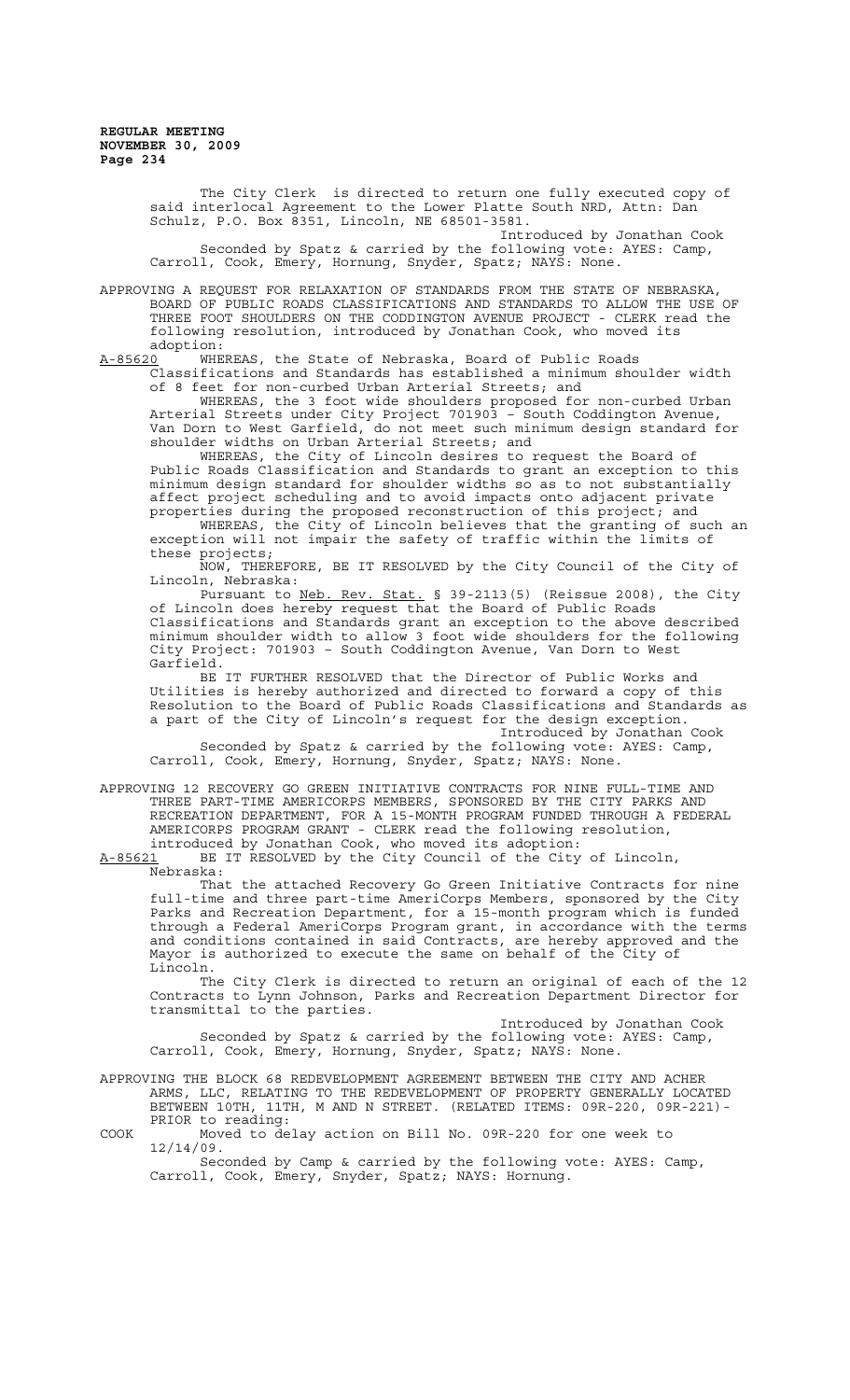AMENDING THE FY 2009/10 CAPITAL IMPROVEMENT PROGRAM TO AUTHORIZE AND APPROPRIATE \$4.383 MILLION IN TIF FUNDS FOR THE BLOCK 68 REDEVELOPMENT PROJECT GENERALLY LOCATED BETWEEN 10TH, 11TH, M AND N STREETS. (RELATED ITEMS: 09R-220, 09R-221) - PRIOR to reading:

COOK Moved to delay action on Bill No. 09R-221 for one week to 12/14/09.

Seconded by Camp & carried by the following vote: AYES: Camp, Carroll, Cook, Emery, Snyder, Spatz; NAYS: Hornung.

**ORDINANCE - 1ST READING & RELATED RESOLUTIONS (as required) - NONE**

### **ORDINANCES - 3RD READING & RELATED RESOLUTIONS (as required)**

AMENDING SECTION 9.16.250 OF THE LINCOLN MUNICIPAL CODE RELATING TO RESIDENCY RESTRICTIONS FOR SEXUAL PREDATORS TO AMEND THE DEFINITION OF SEXUAL PREDATOR TO CONFORM WITH STATE STATUTE AND TO ESTABLISH AN EFFECTIVE DATE OF JANUARY 1, 2010 - PRIOR to reading:

SPATZ Moved to amend Bill No. 09-149 in the following manner: On page 1, line 25, delete "in *Neb. Rev. Stat. §* 29-4016" and insert in lieu thereof the following: by Nebraska state statute.

Seconded by Carroll & carried by the following vote: AYES: Camp, Carroll, Cook, Emery, Hornung, Snyder, Spatz; NAYS: None.

CLERK Read an ordinance, introduced by Eugene Carroll, amending Section 9.16.250 of the Lincoln Municipal Code relating to Residency Restrictions for Sexual Predators to amend the definition of sexual predator to conform with state statute; repealing Section 9.16.250 of the Lincoln Municipal Code as hitherto existing; and establishing an effective date of January 1, 2010, the third time.<br>CARROLL Moved to pass the ordinance as amended.

 CARROLL Moved to pass the ordinance as amended. Seconded by Spatz & carried by the following vote: AYES: Camp,

Carroll, Cook, Emery, Hornung, Snyder, Spatz; NAYS: None. The ordinance, being numbered **#19334**, is recorded in Ordinance Book #26, Page

APPROVING A LEASE AGREEMENT BETWEEN THE AIRPORT AUTHORITY OF THE CITY OF LINCOLN AND THE LINCOLN-LANCASTER COUNTY HEALTH DEPARTMENT FOR THE LEASE OF STORAGE SPACE BY THE HEALTH DEPARTMENT AT BUILDING 2714 IN LINCOLN AIR PARK WEST FOR A ONE-YEAR PERIOD FROM DECEMBER 1, 2009 THROUGH NOVEMBER 30, 2010 - CLERK read an ordinance, introduced by Eugene Carroll, accepting and approving a Lease Agreement between the Airport Authority of the City of Lincoln, Nebraska and the Lincoln-Lancaster County Health Department for a lease of storage space by the Health Department at Building 2714 in Lincoln Air Park West for a one-year period from December 1, 2009 through November 30, 2010, the third time. CARROLL Moved to pass the ordinance as read.

Seconded by Spatz & carried by the following vote: AYES: Camp, Carroll, Cook, Emery, Hornung, Snyder, Spatz; NAYS: None. The ordinance, being numbered **#19335**, is recorded in Ordinance Book #26, Page

ADOPTING AN AMENDED AND RESTATED CITY OF LINCOLN EMPLOYEES' RETIREMENT PLAN AND TRUST FOR CIVILIAN (NON-UNIFORMED SERVICE) EMPLOYEES PROVIDING FOR A CHANGE IN EMPLOYER CONTRIBUTIONS FOR EMPLOYEES HIRED AFTER A DATE CERTAIN AND ADOPTING IRS INTERIM AMENDMENTS NOS. 1 AND NO. 2. (10/5/09 - Action Delayed to 10/12/09) (10/12/09 - Action Delayed to 10/19/09)<br>(10/19/09 - Action Delayed to 10/26/09) (10/26/09 - Action Delayed (10/19/09 - Action Delayed to 10/26/09) (10/26/09 - Action Delayed to 11/2/09) (11/2/09 - Action Delayed to 11/9/09) (11/9/09 - Action Delayed to  $11/16/09$  ( $11/16/09$  - Action Delayed to  $11/30/09$ ) - PRIOR to reading:<br>SNYDER Moved to delay action of Bill No. 09-132 for one week to  $12/14/09$ .

SNYDER Moved to delay action of Bill No. 09-132 for one week to 12/14/09. Seconded by Cook & carried by the following vote: AYES: Camp, Carroll, Cook, Emery, Hornung, Snyder, Spatz; NAYS: None.

CLERK Read an ordinance, introduced by Jane Snyder, adopting an amended and restated version of the City of Lincoln Employees' Retirement Plan and Trust to provide that the employer contribution for employees hired on or after November 4, 2010 will be an amount equal to 3% of an employee's compensation up to and including \$4,800.00 plus 6% of his or compensation in excess of \$4,800.00 plus 6% of his or compensation in excess of \$4,800.00; to adopt Interim Amendment No. 1 relating to final IRS regulations under Internal Revenue Code Section 415 and Section 411(d)(6); and to adopt Interim Amendment No. 2 relating to the plan qualification requirements under the Pension Protection Act of 2006  $\overline{(\texttt{PPA})}$  and other I.R.S. guidance; and to repeal Ordinance No. 17685 as hitherto existing, the third time.

**OPEN MICROPHONE SESSION - NONE**